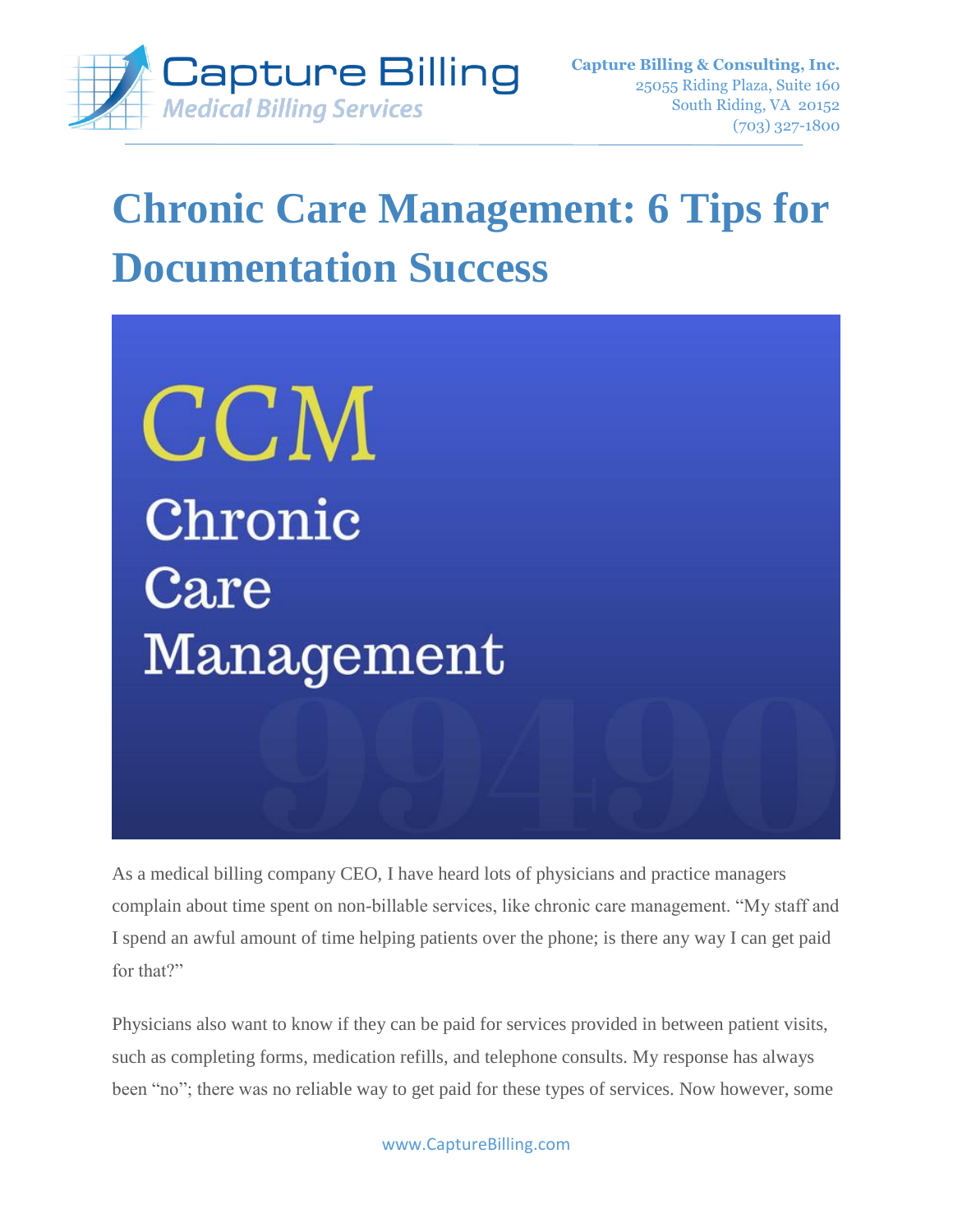of that has changed with Medicare's new willingness to pay for [Chronic Care Management Code](http://www.capturebilling.com/how-to-bill-chronic-care-management/)  [99490.](http://www.capturebilling.com/how-to-bill-chronic-care-management/)

In this blog post, I'll go over some rules and tips on how to document for this service.

### **Take Advantage of the Reimbursement Opportunity**

According to the CDC, one-third of the U.S. population has at least one chronic disease, such as cancer, asthma, diabetes or heart disease. Chances are good that we, or people we love, have experienced the challenges of coordinating care for these complex conditions.

CMS has a list of about 22 things the practice needs to do to comply, including engaging with each patient over the phone for 20 minutes each month to coordinate care. It doesn't have to be one phone call, but could be a five-minute phone call each week, for example.

On these calls, clinicians find out what's going on with patients and help them figure out what care they need and where they can get it. In return, CMS will pay about \$40 per member, per month.

## **CMS Says**

CPT code 99490 is defined as: Chronic care management services, at least 20 minutes of clinical staff time directed by a physician or other qualified health care professional, per calendar month, with the following required elements:

- **1.** Multiple (two or more) chronic conditions expected to last at least 12 months, or until the death of the patient;
- **2.** Chronic conditions place the patient at significant risk of death, acute exacerbation/decompensation, or functional decline;
- **3.** Comprehensive care plan established, implemented, revised, or monitored.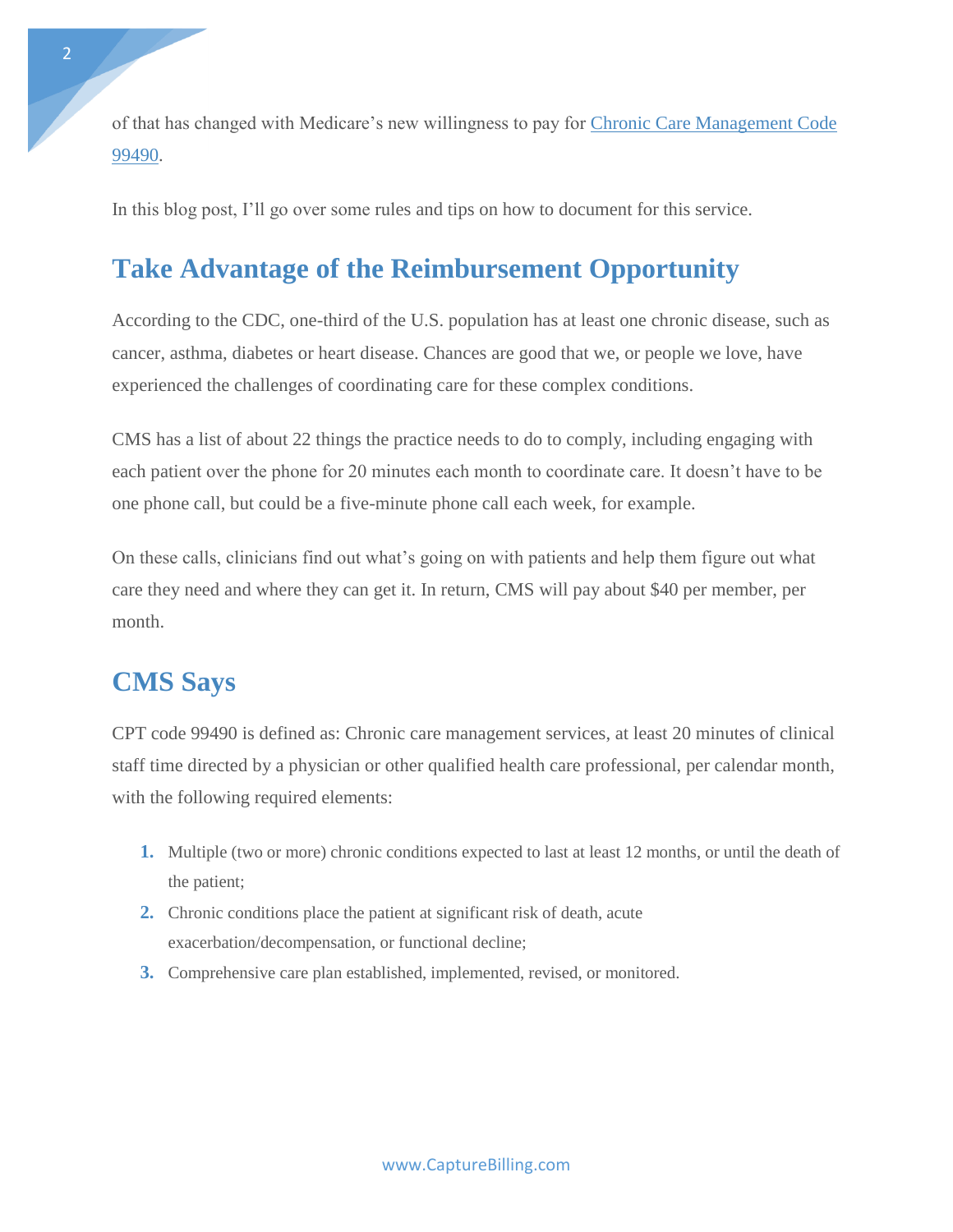## **What constitutes a Chronic Condition?**

According to the CDC, 66% of Medicare patients had two or more chronic conditions in 2015.

Chronic conditions include:

- Alzheimer's and related dementia
- **•** Arthritis
- Asthma
- Atrial Fibrillation
- Autism
- Cancer
- COPD
- Depression
- Diabetes
- Heart Failure
- Hypertension
- Ischemic Heart Disease
- Osteoporosis

Although this is not the complete list, practices see many patients with two or more of these diseases. So, it's safe to say many medical practices have a large population of patients eligible for this service.

## **Key CCM Definitions:**

**Clinical Staff:** a person who works under the supervision of a physician or other qualified health care professional and who is allowed by law, regulation and facility policy to perform or assist in the performance of a specified professional service; but who does not individually report that professional service.

Examples Include:

- Medical Assistants
- Nurses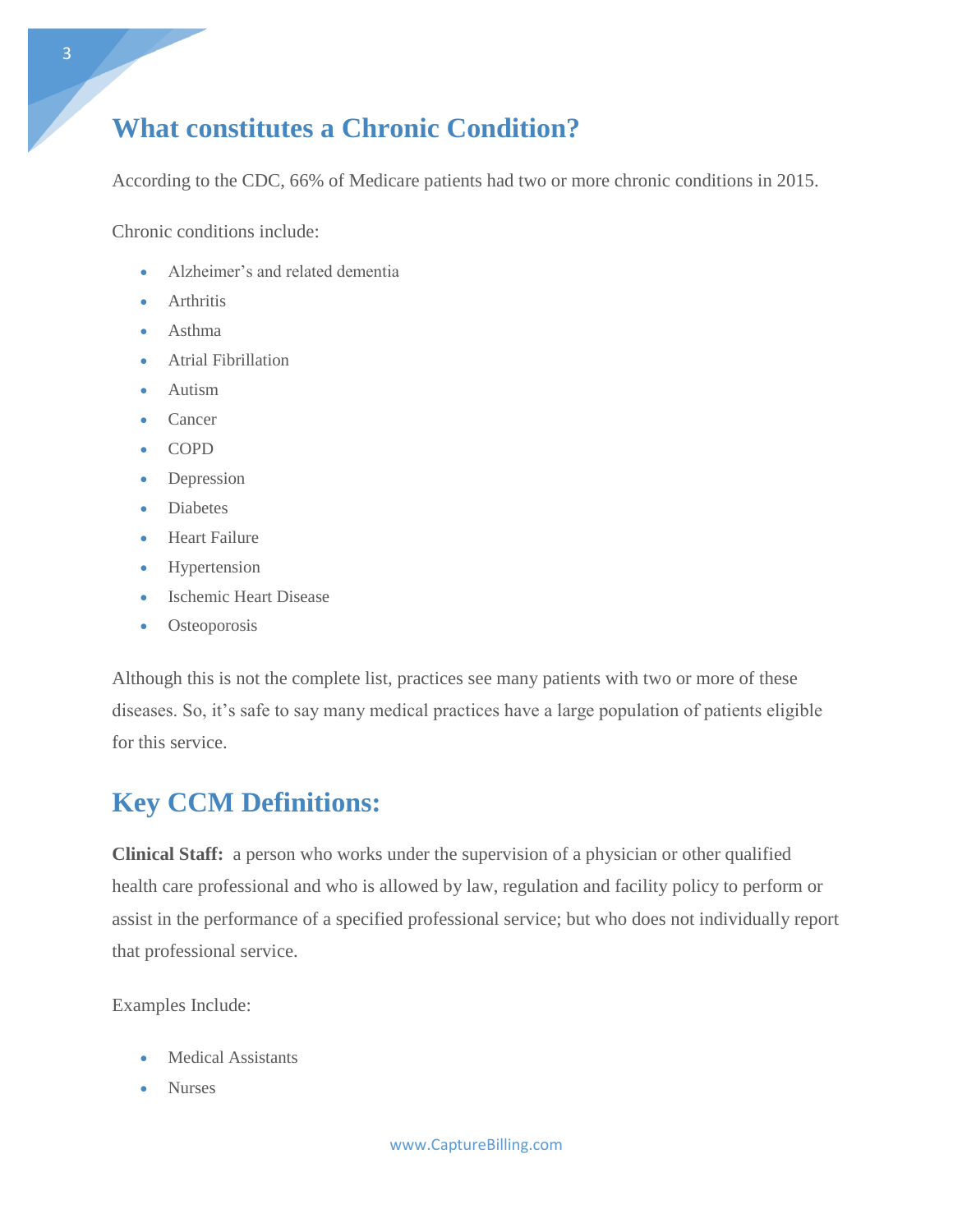**Therapists** 

**Directed by a Physician:** CMS allows a physician to bill for this service so long as the service is provided under his/her general supervision. This means the physician is present and/or accessible during the time of service, and is able to guide the care. *No direct contact between the physician and the patient is needed to bill this code.*

**Comprehensive Care Plan:** according to CMS, a Comprehensive Care Plan includes the following:

- Problem list;
- Expected outcome and prognosis;
- Measurable treatment goals;
- Symptom management;
- Planned interventions and identification of the individuals responsible for each intervention;
- Medication management;
- Community/social services ordered;
- A description of how services of agencies and specialists outside the practice will be directed/coordinated; and
- Schedule for periodic review and, when applicable, revision of the care plan.

*These items should be documented in the patient's chart prior to billing for the CCM code.*

### **6 Tips for Documentation Success**

**Tip #1:** Medicare requires that the patient understands and agrees to the chronic care management services before they are offered and billed. It may be best to draft a basic letter that the physician can review with the patient during their face-to-face visit prior to billing for the CCM. This letter should be signed by the patient and recorded in the patient's record.

This letter should include:

- An explanation of the CCM and its availability
- An explanation that the patient can revoke the service
- A portion explaining that only one provider can bill for this service for each patient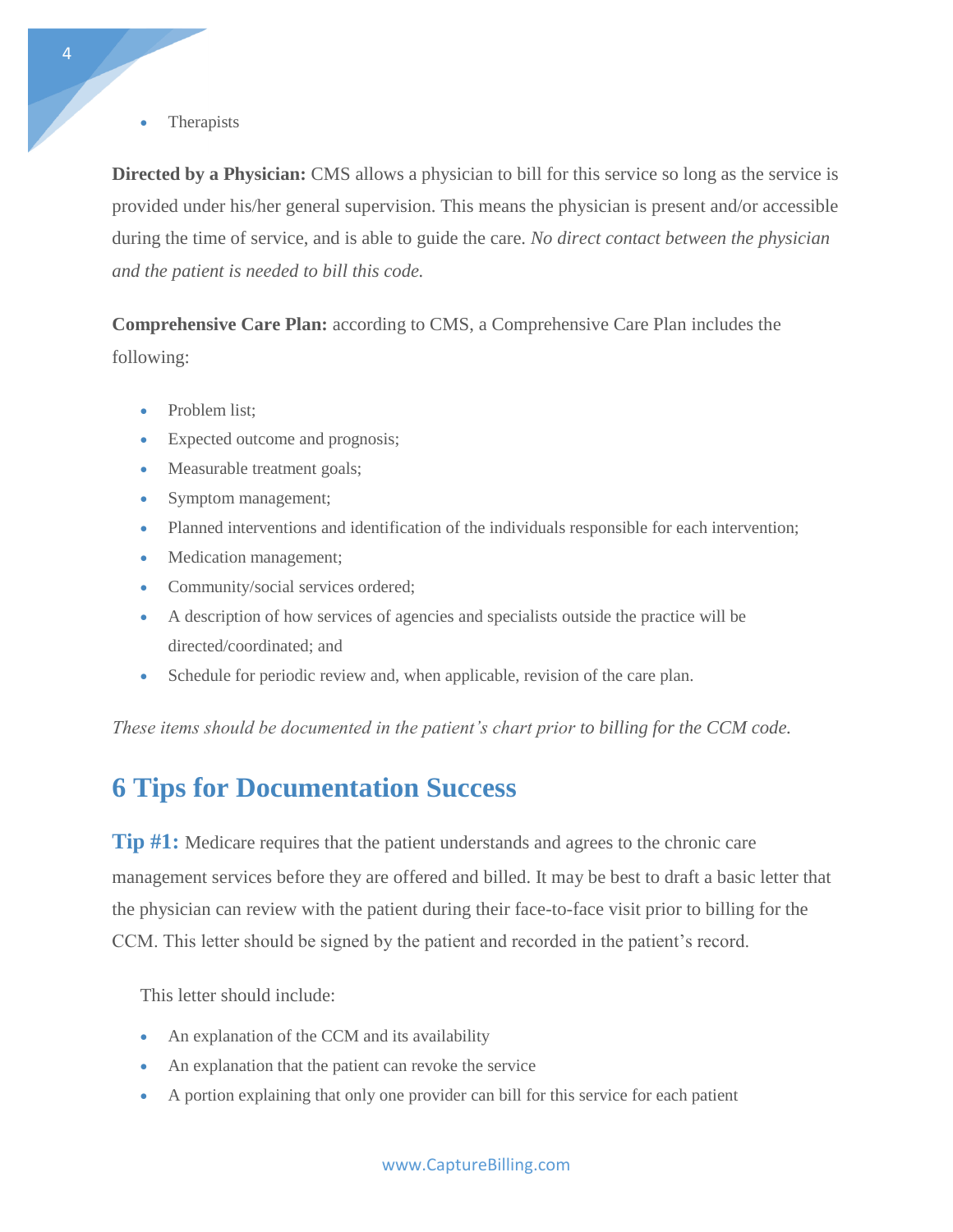An explanation on what information may be shared between physicians

*You can find tools & templates for CCM in the [American College of Physicians CCM](https://www.acponline.org/system/files/documents/running_practice/payment_coding/medicare/chronic_care_management_toolkit.pdf)  [toolkit](https://www.acponline.org/system/files/documents/running_practice/payment_coding/medicare/chronic_care_management_toolkit.pdf) (free) and the [CCM Toolkit from the American Academy of Family Physicians](https://nf.aafp.org/Shop/coding-tools/aafp-ccm-toolkit) (\$69 for AAFP members).*

**Tip #2:** Medicare requires that an Annual Well Visit or Comprehensive Evaluation and Management code be billed prior to the CCM. During this first visit, document the discussion with the patient described above, his/her acceptance or denial, and the care plan that the CCM will follow.

**Tip #3:** Consider building a template in your EMR/EHR that you or your clinical staff can use to document each CCM service. This template should copy over some elements of the care plan documented during the initial face-to-face visit including: basic demographic information, medication and allergy info, the patient's consent to the service, and clinical summaries that can be shared with other physicians.

**Tip #4:** Set up a system that can keep track of time spent on non-face-to-face services provided, including:

- Phone calls and email communication with patient.
- Time spent coordinating care (by phone or other electronic communication) with other clinicians, facilities, community resources, and caregivers.
- Time spent on prescription management and medication reconciliation.

**Tip #5:** When billing for CCM make the date of service range the calendar month in which you are billing, for example – 01/01/2016-01/31/2016.

**Tip #6:** A practice can insource or outsource the delivery of CCM services for its patients. In either case, your practice will need to establish a consistent system of documentation based on your own physical, staffing, and EHR configurations.

Once your tools and processes are set up, documentation of these services will go smoothly.